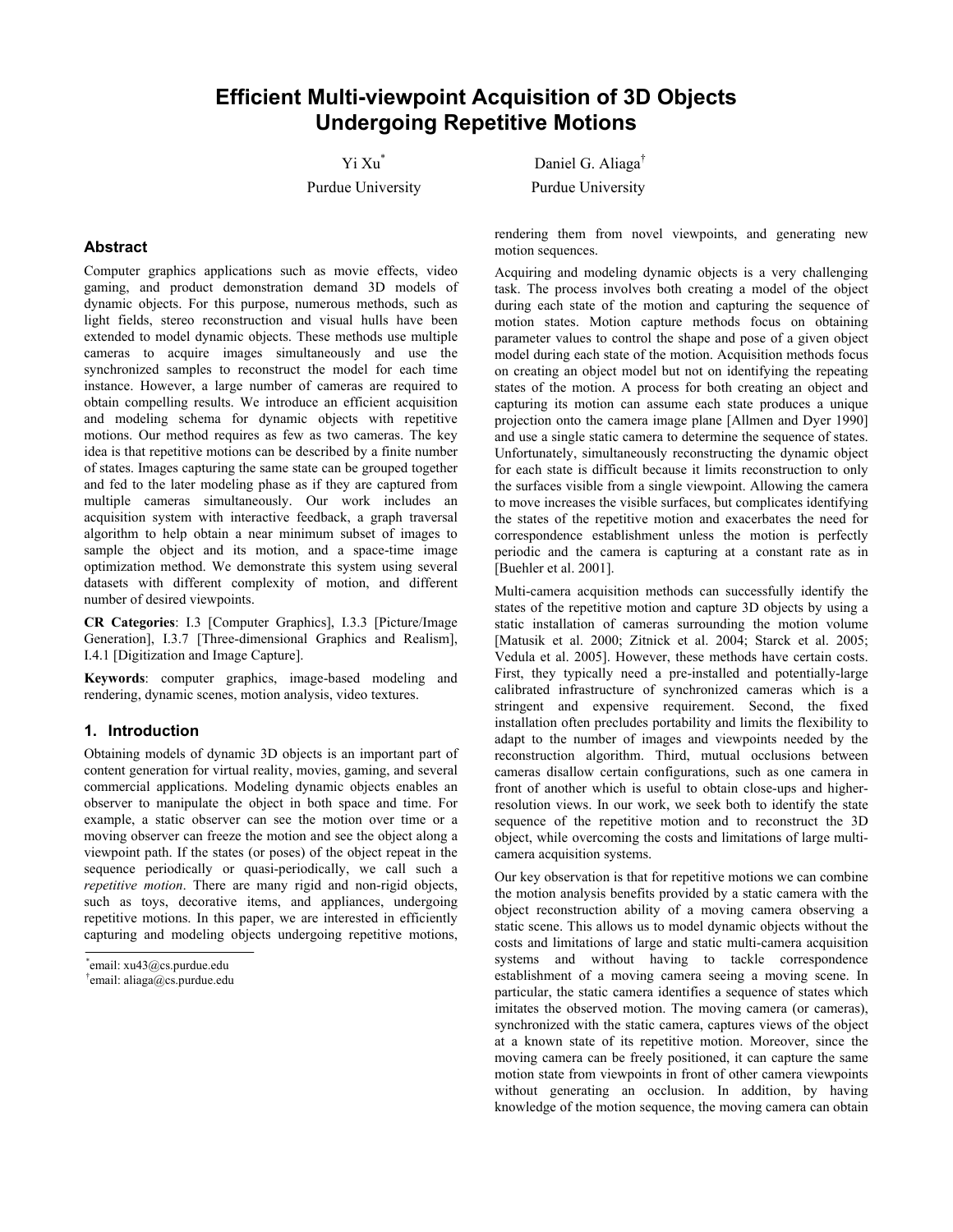a) Observed Sequence



**Figure 1. Capturing Objects undergoing Repetitive Motions**. a) A static camera observes the dynamic object and identifies the unique states of the repetitive motion. b) Using the observed states and transitions, our algorithm constructs a finite state machine of the motion. c) Acquisition uses a static camera and at least one moving camera to efficiently capture all motion states from all desired viewpoints. d) Novel viewpoint renderings and motions are produced interactively for a moving observer (left) or for a static observer seeing the motion over time (right).

a complete set of images for any desired viewpoint density and camera speed. An acquisition that simply waves a camera around the object and ignores knowledge of the motion sequence might take significantly longer time or, in fact, never converge to a complete viewpoint sampling of all motion states. For a modeling method that requires few input images, such as image-based visual hull [Matusik et al. 2000], our approach can acquire a complete set of images quickly. If a denser set of image samples is required, as in light field [Gortler et al. 1996; Levoy and Hanrahan 1996; Buehler et al. 2001], our approach just captures a longer, but still compact, image sequence.

We present an efficient modeling and acquisition method for dynamic 3D objects undergoing repetitive motions (Figure 1). Our method uses one static camera and one or more moving cameras. In a brief preprocessing phase, the static camera observes the dynamic object and determines a sequence of *M states* of the repetitive motion which may be either periodic or quasi-periodic motion and may include rigid transformations and arbitrary object deformations, but the object must stay within a working volume. We create a graph with a node for each of *N* desired viewpoints of each state, resulting in a total of *N* x *M* nodes. Subsequently during real-time capture, the static camera classifies images to a state and the moving camera, which is synchronized to the static camera, captures each state from multiple viewpoints. To accelerate capture, we provide interactive feedback to guide the user to the right place at the right time and thus ensure desired sample coverage and reduce capture time. Once each state is sufficiently sampled, acquisition is complete. We then perform a silhouette-based volumetric reconstruction of each state of the acquired object and use a space-time optimization to align images over space and to stabilize the motion over time. The motion state sequence can be rearranged in order to produce new motion observable from novel viewpoints. We have captured several real-world objects undergoing a variety of repetitive motions. We demonstrate an efficient process, renderings from novel viewpoints, new motion sequences of captured objects, and multi-viewpoint captures not possible with a static arrangement of multiple cameras.

Our main contributions are as follows: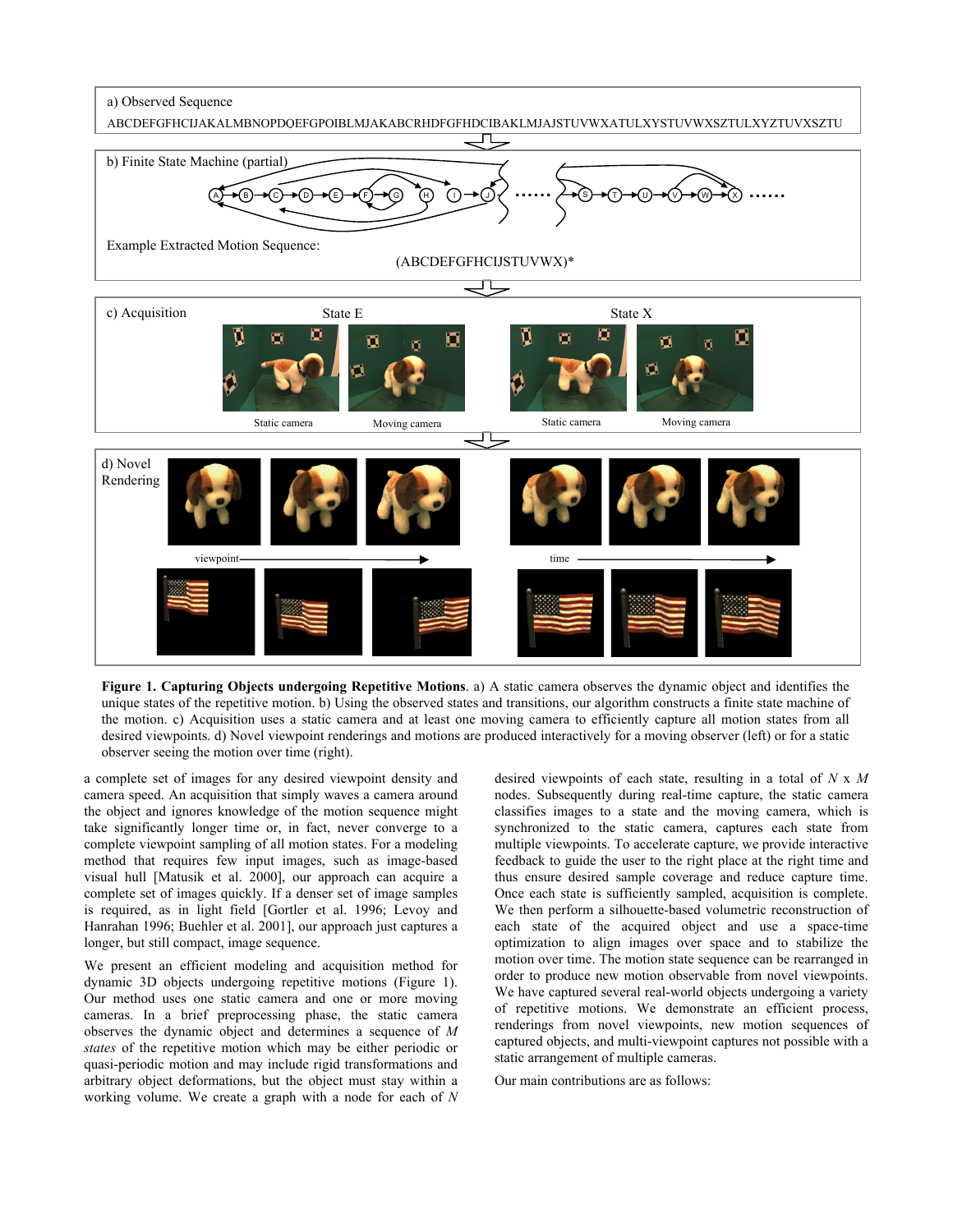

**Figure 2. System Pipeline.** Our approach consists of 3 major components: motion states, image acquisition, and object modeling.

- An approach using as few as two cameras to acquire and model objects undergoing repetitive motions thus enabling novel viewpoint rendering and new motion sequences.
- An acquisition graph and interactive feedback mechanism for ensuring desired image sample coverage and for reducing the capture time to acquire repetitive motion over multiple viewpoints and over time.
- An optimization method for aligning and registering images observing repetitive motion both spatially and temporally.

## **2. Related Work**

Our research builds upon work in image-based object acquisition and repetitive motion analysis. While significant work exists in object acquisition, acquiring dynamic objects is still a major challenge for 3D geometry reconstruction [Hartley and Zisserman 2004] which often depends on establishing robust correspondences and/or limits the types of dynamic objects (e.g., articulated rigid objects [Yan and Pollefeys 2006]).

Image-based rendering (IBR) methods attempt to address some of the shortcomings of geometric reconstruction algorithms by directly re-sampling a large collection of source images in order to produce novel views of a captured object or scene, with no or only approximate geometry (e.g., [McMillan and Bishop 1995; Levoy and Hanrahan 1996; Gortler et al. 1996]). Capturing a dynamic object typically requires an array of (staticallycalibrated) cameras. For example, J. Yang et al. [2002] uses 64 video cameras to capture a dynamic light field in real time. Naemura et al. [2002] use special hardware to estimate depth in real time and use a layered model to represent the scene. Wang et al. [2005] and Wilburn et al. [2005] use optical flow to guide spatial-temporal view interpolation. Other methods place the camera around the scene in order to acquire sufficient samples to reconstruct the scene geometry. Matusik et al. [2000, 2001] compute a representation for the visual hull directly from the background subtracted silhouette images. R. Yang et al. [2002] model the dynamic scene by projecting each reference image onto a series of planes that sweep the volume from back to front; and each pixel is shaded according to color consistency. Carranza et al. [2003] use silhouette images from multiple synchronized video cameras of a human actor to estimate the motion parameters and then to animate a human model for texture mapping. Zitnick et al. [2004] use region based stereo algorithm to reconstruct the dynamic scene and enables high quality free viewpoint video. All these methods have the high-cost of requiring (many) staticallyinstalled cameras in order to obtain high quality results. The camera setup is also tuned to a particular modeling technique; for example, a planar array of cameras is good for capturing a light field but not good for reconstructing the visual hull of an object.

Moreover, none of these approaches take advantage of the fact that the observed motion is repetitive.

Motion analysis work finds repeating patterns in an image sequence based on the assumption that 3D cyclic motion is preserved under single image projection. For example, Allmen and Dyer [1990] detect cyclic motion by finding repetitive patterns in the spatial-temporal curves that are defined on spatialtemporal surfaces caused by the motion. Cutler and Davis [2000] measure the self-similarity of a segmented object under repetitive motion and perform Time-Frequency analysis to characterize the periodicities. These two methods handle motion evolving inplace. Yet other methods handle global translation by alignment [Liu and Picard 1998; Laptev et al. 2005] or by tracking features [Seitz and Dyer 1997]. However, this kind of motion is not confined to a working volume and thus is not strictly repetitive. While these works analyze periodic motion, they do not focus on building a dynamic 3D model of the observed object over time.

Recently, a new type of medium called video textures has received research attention [Schödl et al. 2000]. A video texture is an infinitely varying image sequence that enhances images from a stationary viewpoint with projections of repetitive motions. Video textures have also been extended to large field of view panoramic images obtained by slowly rotating a planar camera around a stationary central axis [Agarwala et al. 2005]. In both cases, an input video clip is partitioned into states and smooth transition points in the video are found in order to produce a seemingly infinite loop of projected periodic and quasi-periodic scene motion but only from one fixed viewpoint.

In contrast, we seek multi-viewpoint acquisition of repetitive motions. We also wish to analyze the periodic motion and to take advantage of the recurrence of the motion states in order to improve the modeling of the observed dynamic object. Our approach is more general than perfectly periodic and/or humanmotion specific methods. For example, Starck et al. [2005] use 10 cameras to capture multiple video sequences and use a motion graph [Kovar et al. 2002] tuned for predefined human motions. Similarly, Einarsson et al. [2006] present a method for capturing cyclic and constant speed human motions by using a turntable and a 1D camera array. Similar constant speed assumptions are used to create a motion lumigraph for a toy helicopter in [Buehler et al. 2001]. With the help of a static camera, our method robustly and during acquisition determines the states of arbitrary object motion.

# **3. Motion States**

Our method partitions repetitive motion into a discrete number of states. The states are organized into a sequence that is representative of the observed repetitive motion. Then, in real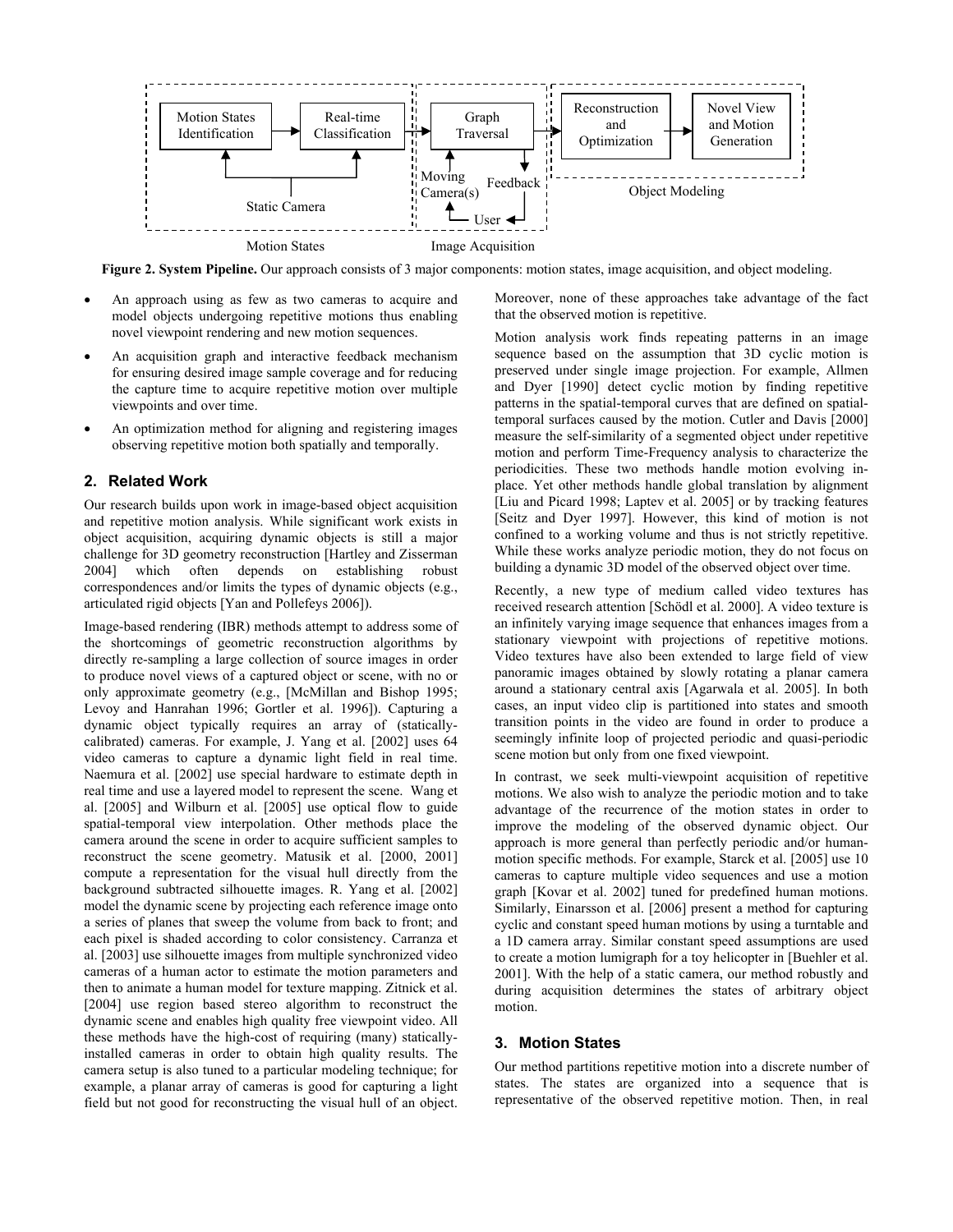time, a captured image is classified as belonging to one of these states. Figure 2 contains a summary of our system pipeline.

# **3.1 Repetitive Motion**

We categorize object motions into several different types based on the sequencing pattern of the states of the motion and we label all periodic and high-multiplicity random motion as repetitive motion. In particular, a static scene corresponds to a single state that repeats indefinitely. A completely random motion means every state is different and occurs only once. If some states appear more than once, then, based on the frequency of the appearance of the states, we define the motion as low multiplicity or high multiplicity random motion. If a whole subsequence repeats itself infinitely, the motion is periodic. Using the frequency of repetition of the states of the motion within a single period, periodic motion can also be sub-classified as low-multiplicity or high-multiplicity. In our work, we call periodic and highmultiplicity random motion repetitive motion. While periodic motion can be captured and reproduced perfectly, the acquisition of high-multiplicity random motion (or "quasi-periodic" motion) implies that a sufficiently similar motion sequence can be acquired. Our method is able to acquire objects undergoing such repetitive motion because each state will appear multiple times. For each appearance, acquisition strives to be *at the right place at the right time* so as to efficiently capture all states from a desired set of viewpoints in the viewing volume.

# **3.2 Identification and Classification**

A single static, and uncalibrated, camera observes the dynamic object in order to identify the sequence of states of the repetitive motion as well as to classify a current image to one of the motion states. Using a short image sequence captured during a preprocessing phase, the motion is made to consist of one state for each captured image. Since we assume projections of the same state of the object motion are similar to each other, repetitions in the motion sequence are identified by measuring the imagedifference between all pairs of captured images. Two states are merged into a single state only if the image difference between the representative images of the two states is below a predefined threshold. The threshold value controls the overall quality of the data fed to the modeling phase. A large threshold leads to a smaller number of states, but images of the same state can vary significantly. On the other hand, a small threshold leads to a larger number of states, but images within each state are very similar. The merging process repeats iteratively until no states are similar enough and a compact set of states is obtained.

Using the computed states and state transitions, the algorithm constructs a finite state machine that is representative of the observed repetitive motion. Although one would expect a perfectly repeating set of states for periodic motion, both periodic and quasi-periodic motion consist of a repeating motion sequence with spurious states appearing. In the case of periodic motion, the discrete time sampling of the camera may cause an image to be occasionally captured in between other motion states. For example, a pendulum can be observed from the static camera as predominantly having the state sequence (ABCDCBA)\* but sometimes the sequence (ABCDCEA) may appear. A quasiperiodic motion is one that does not exactly repeat but exhibits significant similarities over time. The observed states and transitions that appear with frequency greater than a chosen threshold are placed into a state transition diagram, thus creating a

a) Observed state sequence

ABCDBCDBCEFGABCHFGABCEFGABCDBCEFGA

b) Computed finite state machine



**Figure 3. Motion States**. a) Using the static camera, the observed repetitive motion is partitioned into states and state transitions. b) Both periodic and quasi-periodic motions are approximated by a finite state machine.

finite state machine describing the major component of the motion. Our algorithm finds the largest strongly connected component of the state machine (thus ignoring dead-ends) and extracts those states as the representatives of the repetitive motion to be acquired (similar to the graph pruning in [Kovar et al. 2002]).

During live capture, our system matches the input image to cached images for each representative state in order to determine the current state of the repetitive motion. Our method performs an image-differencing operation and selects the best thresholded match as the current state. If an input image could not be matched to a state, it is discarded. This implies that the spurious motion states of the repetitive motion are appropriately ignored since they do not help to sample the desired motion.

Figure 3 shows an example process of identifying motion states and classifying input images. Given an initial input sequence of 34 frames, the system groups the motion into a high-multiplicityperiodic-motion sequence of only 7 states, and one spurious state which is discarded (state H in this case).

## **4. Image Acquisition**

Given a desired viewing volume and viewpoint density, acquisition strives to sample all motion states from all desired viewpoints. A naïve approach might either randomly move the camera around the object and potentially never fully sample all motion states from all desired viewpoints; or perform a lengthy capture that places a movable camera at each desired viewpoint and captures an image sequence long enough to observe the entire repetitive motion sequence. However, due to the multiplicity of the motion states, this may not be optimal. For example, consider the motion of a pendulum or a fan: the left-to-right swing and right-to-left swing has many similar states. Instead of capturing an entire period at one viewpoint, a more efficient capture path will place the camera at one position, capture the left-to-right swing, then move the camera to the next position, capture the right-to-left swing. To generalize the notion to arbitrary repetitive motion sequences, potentially containing multiple repeating subsequences, we encode the state and viewpoint data into an acquisition graph and then the acquisition problem becomes how to efficiently traverse this graph.

#### **4.1 Acquisition Graph**

The images used for modeling the object and its motion are captured by at least one moving camera synchronized with the static camera. Since the static camera is able to determine the current motion state, the moving camera is, in fact, at all times aware of the current motion state. Thus, at every frame, the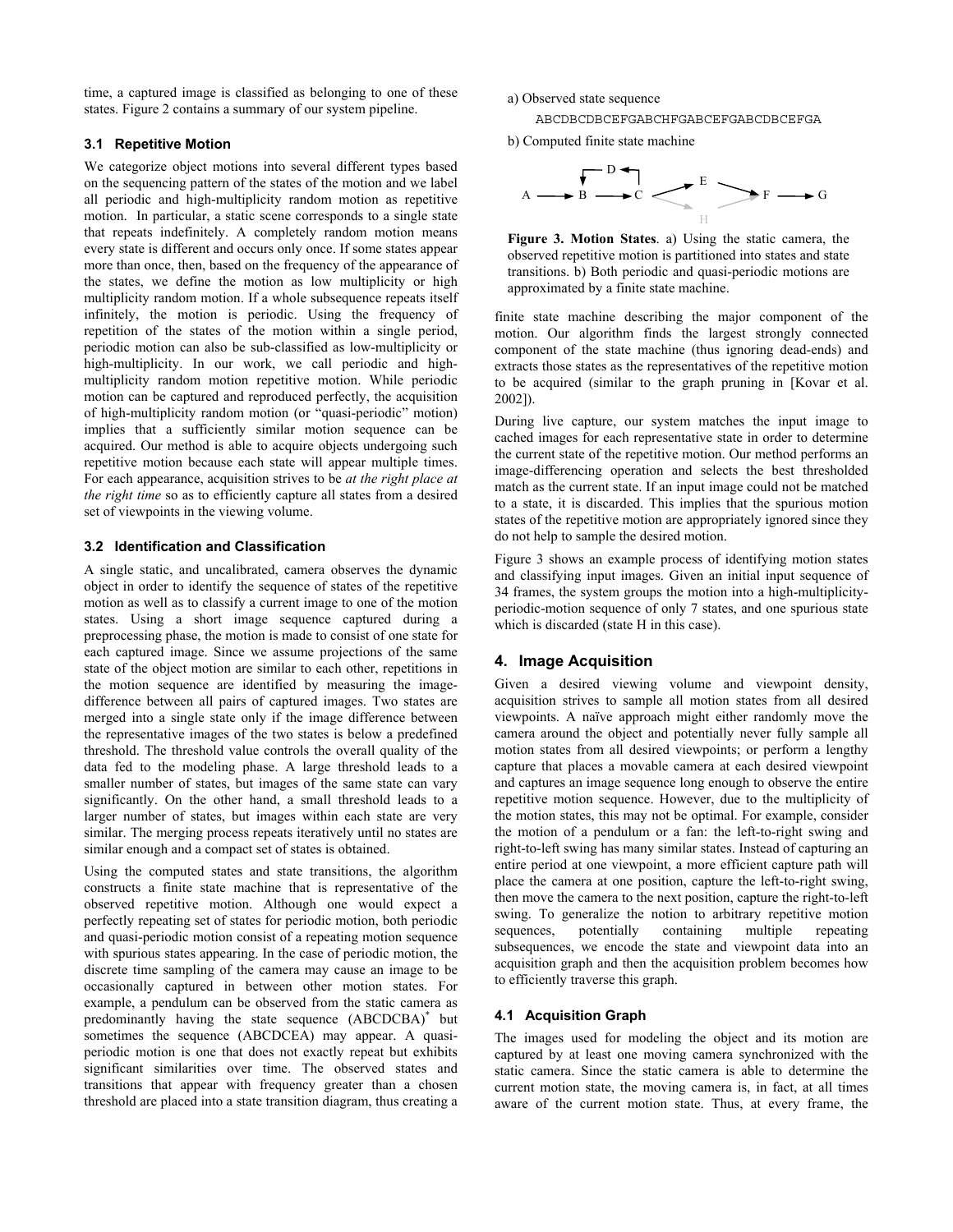

**Figure 4. Example Graph Traversals**. We show the graph and several traversals for the sequence (ABCABCABCDEDEDE)<sup>\*</sup>. (a) The graph for 3 viewpoints (1-3), the 5 states (A-E), and all valid transition edges. (b) A simple zigzag pattern may lead to a very long capture sequence or, as in this example, never acquires all states from all viewpoints. (c) Staying at the same viewpoint until the entire motion repeats always yields a complete sampling but takes potentially a long time (45 time units in this example). (d) On the other hand, an ideal traversal completes in only 15 time units in this example.

moving camera is capturing a view of a known motion state from a potentially different viewpoint.

We place the acquired images into the nodes of a graph. For each of *N* desired viewpoints and for each of *M* motion states, there is a node in this graph, which results in *N* x *M* nodes in total. We label each node  $(v, s)$  corresponding to a viewpoint  $v$  observing a state *s*. Edges in this graph represent a possible movement from one desired viewpoint to another within an interval of time *t*. During time *t* (which is typically chosen to be one frame time), the object changes from motion state  $s_a$  to  $s_b$ . If the camera is fast enough to travel from a viewpoint  $v_1$  to a viewpoint  $v_2$ , there is an edge from node  $(v_l, s_a)$  to node  $(v_2, s_b)$ . A longer time interval *t* or a faster camera produces more edges between a node and its neighbors.

Figure 4a shows an example acquisition graph for the motion sequence (ABCABCABCDEDEDE)\* . It contains all the nodes for five states and three viewpoints and all the valid edges assuming the spacing between desired viewpoints is equal to what the camera can move in one frame time.

#### **4.2 Graph Traversal**

The acquisition goal is to sample the object and its motion by efficiently visiting all nodes in the graph. Using a moving (handheld) camera to acquire images may result in many different types of graph traversals. Figure 4b-d show that various types of camera motion resulting in different traversals of an acquisition graph. Figure 4b depicts the traversal sequence for the intuitive motion of simply "zigzagging" the camera in front of the object (e.g., visiting viewpoints 1-2-3, then 3-2-1, etc. in this 1D example). Traversal starts at A-1, reaches E-3, and then the motion sequence restarts. Traversal continues from A-3 to E-1 and then goes back to A-1 and repeats indefinitely, leaving four nodes un-sampled. Although it is dependent on the viewpoint distribution, number of states, camera velocity, and motion sequence, such a simple unplanned motion might take a long time to capture all desired images or, in fact, not ever visit all nodes. Figure 4c represents a moving camera waiting for the entire repeating sequence to complete at each viewpoint. This approach always completes but might take a long time. On the other hand, Figure 4d shows the results of a moving camera following an ideal traversal sequence which yields a full sampling in potentially much less time.

#### **4.3 Interactive Feedback**

To improve live capture, we guide the moving camera to the right place at the right time. This guidance can serve to control a

mechanical arm or as interactive feedback provided to the user holding a handheld camera. Our system provides immediate visual feedback to the user on the computer screen. The feedback system continuously estimates the camera's position, orientation, and velocity using a mechanically tracked arm attached to the moving camera (e.g., a MicroScribe G2LX arm). It also estimates the state of the motion in real time. According to the current camera viewpoint and the motion state, the system marks the corresponding node in the acquisition graph as sampled. In order to fully sample the motion, the user aligns the camera with one desired viewpoint and waits until all the states are sampled. Then the system signals the user to move to the next desired viewpoint.

Our feedback system can also guide the user to sample a subset of images very quickly when a coarse preview of the reconstructed object and its motion is desired. We use a heuristic search method to find the best place and direction for the user to move the camera in order to visit the un-sampled nodes in the graph as soon as possible. Starting at the node in the graph closest to the current viewpoint and given the movement direction, a recursive lookahead of several steps is used to choose the next best edges (and viewpoints) that should be visited. Edges to nearby and un-visited viewpoints of the graph are preferred. To allow a typical smooth handheld viewpoint path, only viewpoints within a maximum angular deviation from the current movement direction are considered. This also prunes the recursive look-ahead tree and improves computational performance. As time advances, visited nodes are marked as such, and the last newly visited node becomes the current node. Furthermore, the set of edges of the graph can be quickly updated based on changes to the camera's position and speed.

#### **5. Object Modeling**

Our approach supports capturing and modeling objects using images with any desired viewpoint density and permits rearranging the captured object motion to produce novel motion sequences. For example, light field methods require a large number of planar images and small spacing between cameras. Structure from motion techniques need fewer images but require robust correspondence. Visual hull methods require a relatively small number of views but these views should observe the object from very different viewing directions. In this work, we model the dynamic object using a volumetric reconstruction algorithm. We also perform a spatial-temporal optimization to improve the captured motion states and their rearrangement.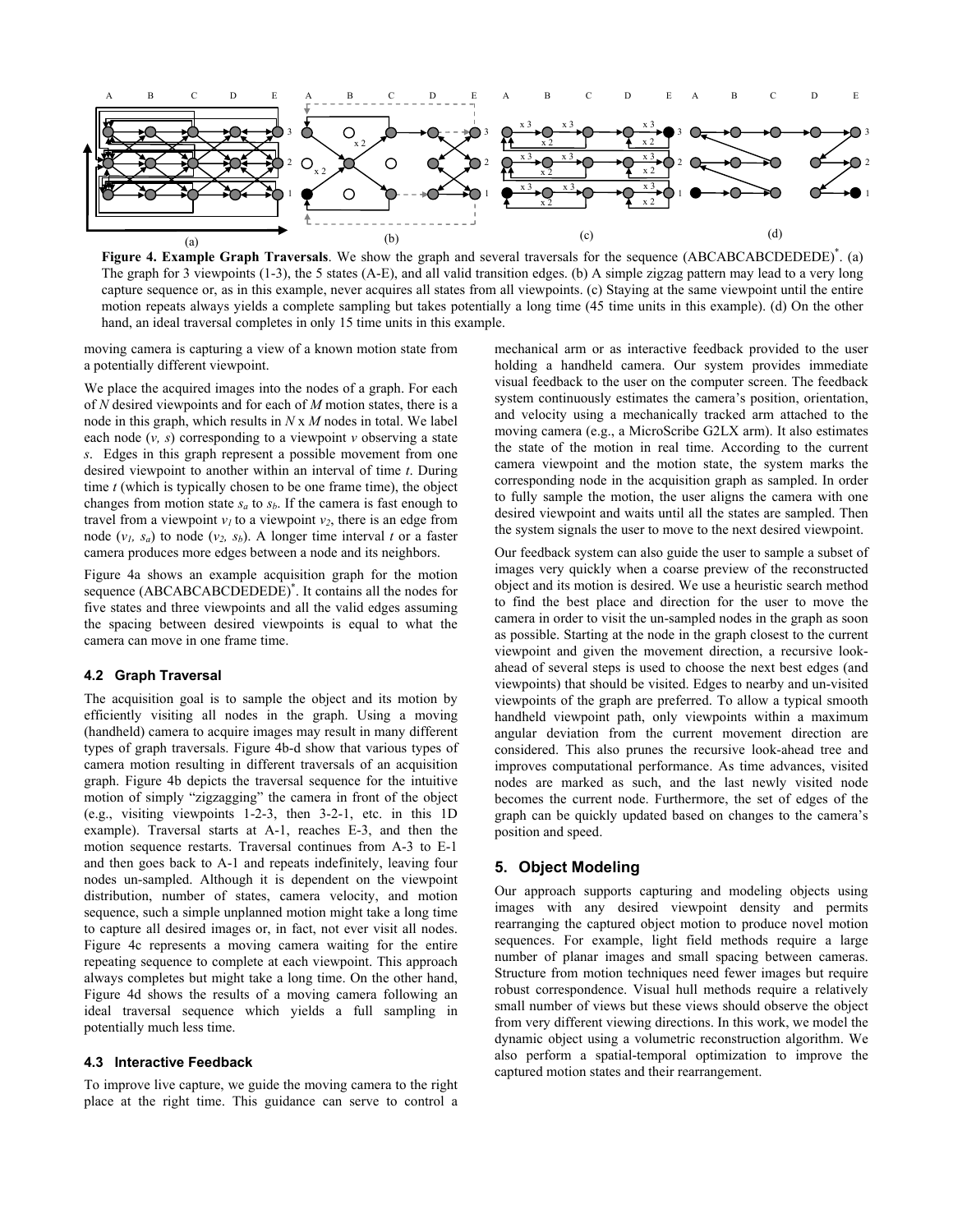#### **5.1 Volumetric Reconstruction**

We use a silhouette-based volumetric reconstruction method to build a voxel-based model for each state [Slabaugh 2004]. A silhouette map is computed for each frame from the moving camera by subtracting a certain background color. Camera pose for each frame is estimated by tracking feature points from a set of markers placed around the object. Voxels are then projected to each frame and the volumetric model is reconstructed by rejecting voxels that project outside the silhouette images. To render the object from a new viewpoint, we blend the projective texture maps of nearby reference images. Our reconstruction takes about 2-5 minutes per state on 6x6x6 voxels.

#### **5.2 Spatial-Temporal Optimization**

To improve the reconstruction, we perform an optimization of the camera frame poses within each motion state and among all motion states (Figure 5). The inaccuracies in feature tracking and calibration process as well as the discrete number of motion states lead either to visual popping during rendering when switching textures or to unnecessary image misalignment during a reconstructed motion sequence. To alleviate this, we reduce the re-projection error amongst images of the same motion state and improve the consistency of the object projection for an approximately stationary viewpoint over time.

Our optimization process minimizes the re-projection error using a sequence of key-frames. The motion consistency of the object is improved by choosing as key frames the sequence of sampled images over time (motion states) whose center-of-projection moves the least. Then, starting with the second motion state, the re-projection error of its key frame image to the key frame of the previous motion state is successively minimized by changing the pose of the most recent key frame. The re-projection error of the non-key frames to their respective key frames per motion state is diminished by changing the non-key frame poses. The non-key frames closest to the key frame are optimized first. Images far from the key frame are optimized to a nearby already optimized non-key frame.

## **5.3 Motion Rearrangement**

Our method allows us to rearrange the order of the motion states producing new motion sequences and repetitive motions. The state transition diagram contains all the potential states and transitions. Similar to video textures [Schödl et al. 2000], we produce new and different repetitive motions by walking through the finite state machine in different ways. However, since for each state we already have sampled images and a reconstructed model, the observer can freely move the virtual viewpoint during the new motion sequence. For example, if a motion is (ABABABABCDCDCD)\* , then we can change it to (ABCD)\* ,  $(BCDCDA)^*$ , or to  $(AB)^*$  and in all cases allow the observer to



**Figure 5. Optimization**. Our method performs a space-time optimization: images within the same motion state are optimized to key-frames which correspond to images of sampled motions whose center-of-projection moves the least.

continuously change the viewpoint.

# **6. Results and Discussion**

We have captured several objects using our approach and prototype implementation of one static camera and one moving camera. Our prototype system is implemented in C++ using standard OpenGL, GLUI, GLUT, and OpenCV libraries. The system uses two synchronized Point Grey Research (PGR) Flea cameras connected to a standard PC. The cameras capture color images of the object at 1024x768 pixel resolutions and at a frame rate of 15 Hz and are internally calibrated. State classification is done at the same frame rate using quarter-resolution images.

Table 1 lists four captured datasets, *puppy*, *flag*, *hamster*, and *fan*, each undergoing a different repetitive motion. For each dataset, we list the amount of time spent capturing images, the number of sampled states (on average, several spurious states are ignored per dataset), the number of captured viewpoints per state, the total number of stored images used for reconstruction, and the multiplicity of the motion. Since the motion does not need to be uniform, the multiplicity number only serves as an approximate measure of the number of times each state appears during an average cycle of the repetitive motion. We also list the final storage of the voxel models and textures in Table 1.

Figure 1 depicts the acquisition and reconstruction pipeline using the puppy and flag dataset. For the puppy, the static camera observes 24 states which re-appear in an approximately repeating sequence of 155 states (Figure 1a). From the observed states and transitions, our method automatically builds a finite state machine of the motion sequence (Figure 1b). During acquisition, the moving camera captures multiple views of each state and places them into a bin of images per state (Figure 1c). Our interactive feedback system guides the user through acquisition and ensures a complete and compact acquisition of the dynamic object and its motion. Only 624 images out of 6 minutes video (~5400 frames) are actually stored on disk for the puppy dataset. After object

| <b>Dataset</b> | Capture Time     | <b>Valid States</b> | <b>No. Viewpoints</b> | Images | <b>Multiplicity</b> | Storage (Voxel+Texture) |
|----------------|------------------|---------------------|-----------------------|--------|---------------------|-------------------------|
| Puppy          | $\sim$ 6 minutes | 24                  | 24                    | 624    | 5.96                | $53M + 301M$            |
| Flag           | $\sim$ 3 minutes | 21                  | 34                    | 714    |                     | $26M + 355M$            |
| Hamster        | $\sim$ 3 minutes | 10                  | 29                    | 290    |                     | $52M + 126M$            |
| Fan            | $\sim$ 4 minutes | 86                  |                       | 1032   | 1.67                | $139M + 516M$           |

**Table 1. Datasets**. We list the acquisition times and characteristics of the four datasets used for testing our method.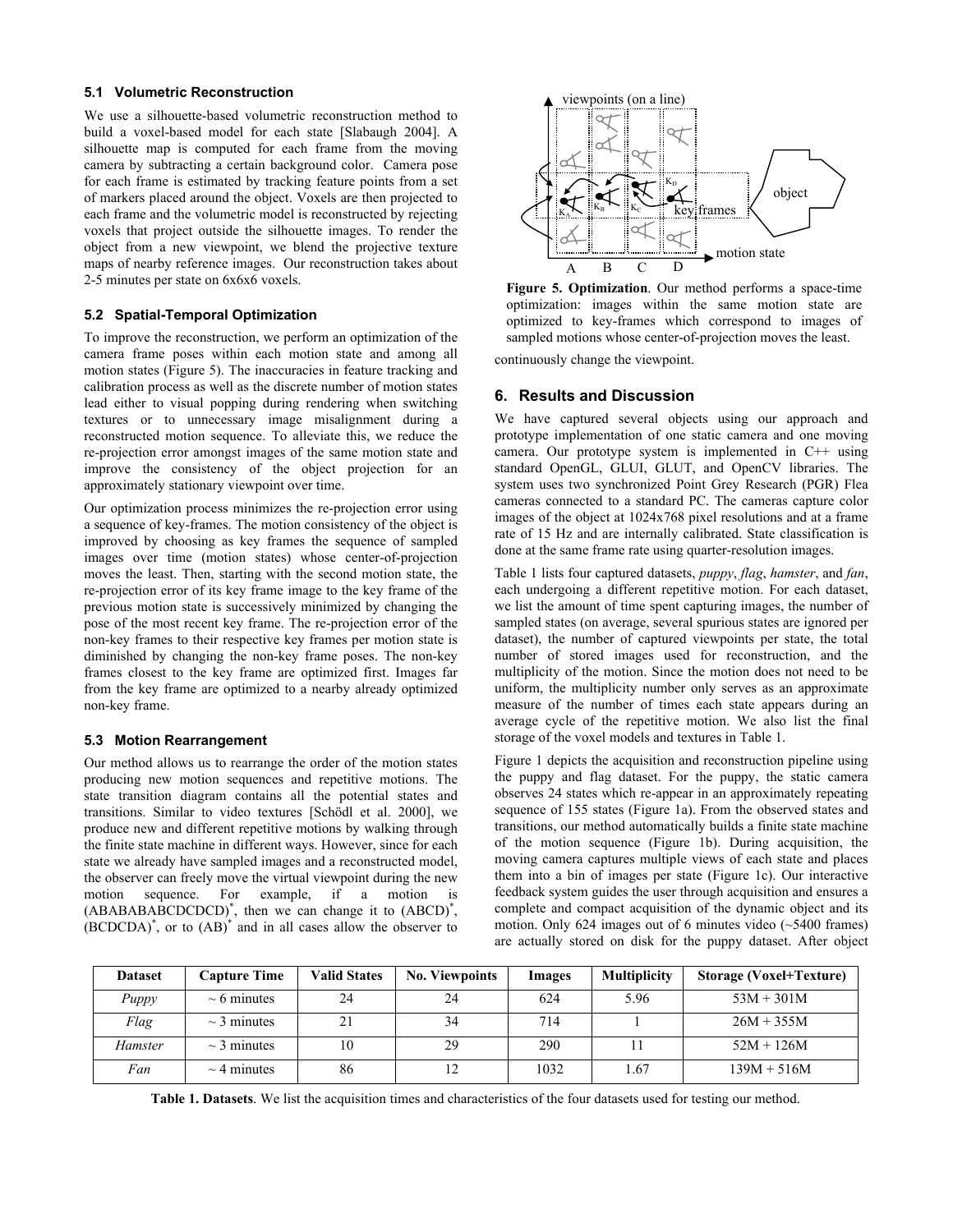

**Figure 6. Close-up Views and Optimization**. (a) A view of the hamster only using images from a far. (b) Same viewpoint and time-instant of the motion but using close-up image that produces crisper, effectively higher-resolution, images. Unlike static multicamera systems, we can place the moving camera in front of a previously captured viewpoint and obtain unoccluded images at multiple distances from the object. (c) Novel viewpoint rendering of flag without image optimization and (d) with optimization. Notice the reduced blurriness, especially noticeable around the stars.

reconstruction, a viewer can either freeze time and observe the object from a sequence of novel viewpoints (Figure 1d, left) or freeze the viewpoint at a new location and observe the motion over time (Figure 1d, right).

By efficiently traversing the acquisition graph, a user can sample an object and its motion with guaranteed completion and in relatively less time as compared to ad hoc moving-camera paths. Using the actual motion sequence of two datasets, we experimented in simulation with three camera speeds, three desired number of viewpoints, and four graph traversals. Table 2 shows three representative cases for each dataset. Using an incremental approach that remains at each desired viewpoint for an entire period may take significant time. Waving the camera in front of the object during its motion either takes a long time or never completely samples all states and viewpoints. In these examples, waving the camera captured only 70% of the images. On the other hand, our method outperforms the incremental approach and reaches 70% completion faster than zigzagging and always completed the sampling.

Since our approach does not require a large static installation of cameras, we can capture the motion using camera arrangements that would normally cause self-occlusions. For example, Figure 6b demonstrates a rendering from a novel viewpoint using captured images of the motion state obtained in front of and closer to the object as compared to the images used in Figure 6a for the same novel viewpoint. Thus, our method enables us to obtain close-ups of parts of the motion and produce seemingly higherresolution imagery where and when desired.

quality of the reconstructed objects and their motion. Figures 6c-d show the improved alignment between reference images before and after optimization. While the optimization process is automatic and does improve the quality, it comes at an additional computational cost of approximately 30-160 minutes per dataset.

Finally, the repetitive motions of any of our datasets can be altered yielding new and different motions. The user specifies a new way to traverse the state transition diagram and can still freely move the virtual viewpoint. Visually, this corresponds to rearranging the sequence of motion states observed in Figure 1d. More examples are in Figure 7 and in the paper video.

# **7. Conclusions and Future Work**

We have introduced an efficient multi-viewpoint acquisition schema for dynamic objects undergoing repetitive motions. Our system uses only two cameras yet obtains samples of each motion state of a dynamic object from multiple viewpoints. By analyzing the motion in a pre-processing stage, we avoid storing a large number of redundant images and choosing a useful subset from them. By constructing an acquisition graph and providing feedback to the user, all motion states and desired viewpoints can be efficiently sampled. These samples are fed to a later modeling phase for reconstruction, optimization, and rendering of a 3D dynamic object. Furthermore, the captured repetitive motions can be altered and rearranged yielding new motions and still have viewpoint freedom. Our approach is also independent of the modeling technique in the sense that we can obtain images at any desired viewpoint density. Finally, our method also provides opportunities for capturing images from viewpoint configurations

| <b>Dataset</b> | <b>Camera Speed</b> | <b>No. Views</b> | Incremental (100%) | Zigzag $(70\%)$ | Our Method (70%) | Our Method (100%) |
|----------------|---------------------|------------------|--------------------|-----------------|------------------|-------------------|
| Hamster        | 0.4                 | 4x4              | 1968               | 555             | 210              | 1290              |
|                | 0.2                 | 8x8              | 7872               | 1140            | 720              | 3990              |
|                | 0.1                 | 16x16            | 31488              | 25155           | 3570             | 15930             |
| Puppy          | 0.4                 | 4x4              | 2752               | 1125            | 1080             | 1935              |
|                | 0.2                 | 8x8              | 11008              | $\infty$        | 4260             | 7800              |
|                | 0.1                 | 16x16            | 44032              | $\infty$        | 17520            | 31995             |

Our space-time optimization process improves the rendering

**Table 2. Graph Traversals.** We experimented in simulation with two datasets using different camera speeds, number of views, and traversal/motion methods. Camera speed is in terms of a viewing area of size one. Acquisition time is in units of per-frame time. Our traversals are consistently better.